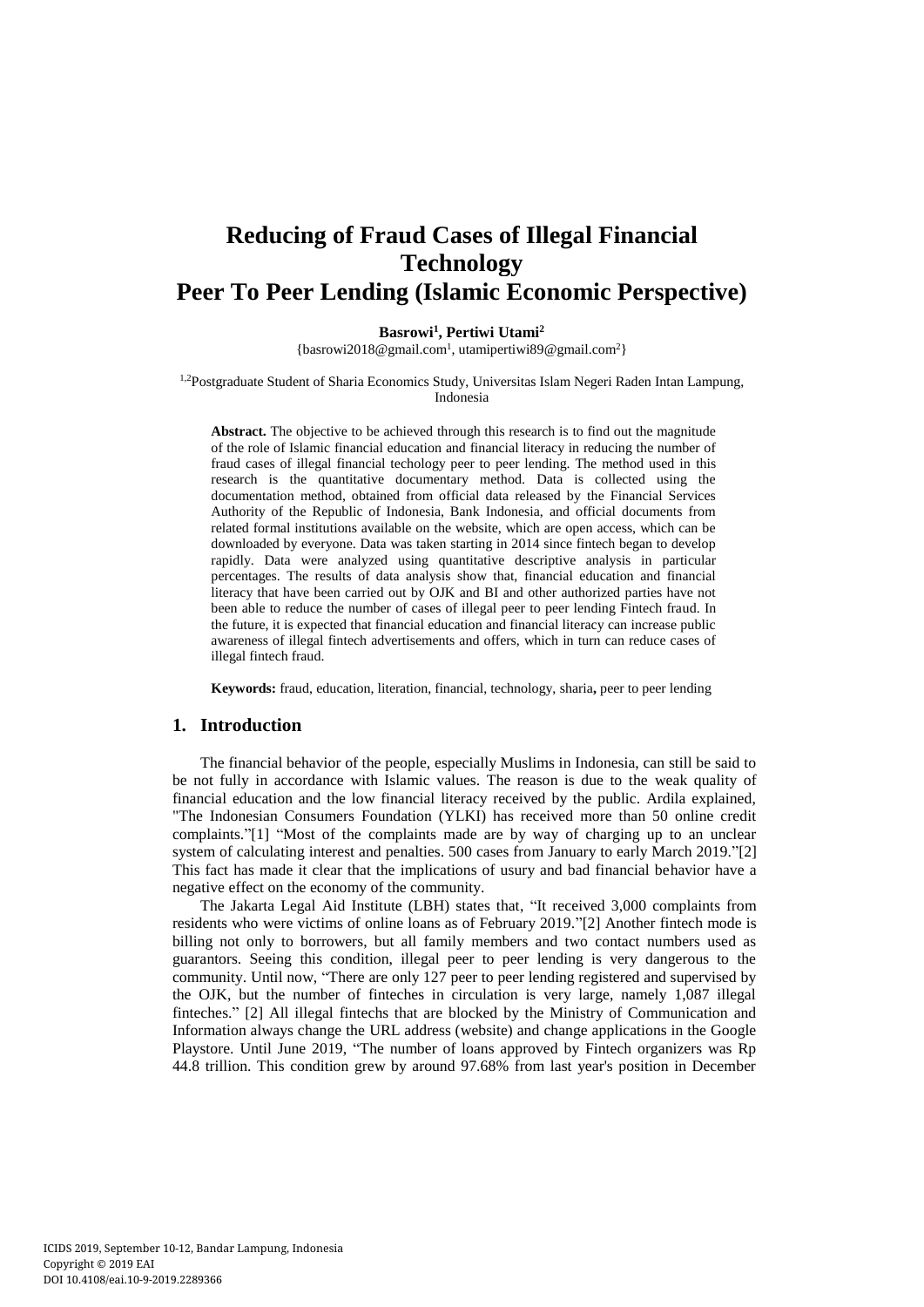2018 which was only Rp 22.66 trillion. The number of accounts opened through fintech peer to peer lending as of June 2019 was 9,743,679 accounts."[3]**.**

The next problem is, " With the growth of Indonesian fintech lending, unbankable segmented people choose fintech. Proven in the last 5 years fintech has increased significantly every year. But from the significant increase there are some problems that befall these finteches."[4] Fintech Peer-To-Peer Lending that is not registered or has a business license from OJK in accordance with POJK Number 77 / POJK.01 / 2016 that has the potential to harm the public in 2018 is 404 entities, while in 2019 there are 826 entities.[5] Some of the problematic fintechs come from abroad. "OJK noted 15% of the 1,230 problematic fintechs came from the United States (US), 8% from Singapore, 4% from China, 2% from Malaysia, and 22% came from Indonesia."[6]

Atkinson and Messy stated that, "The recent economic crisis has led to the recognition that the lack of financial literacy among individuals has had a tremendous negative effect on the economy."[9] Communities who behave in a consumptive manner and lack the habit of saving are still quite dominating in Indonesia, for example, can be seen from the high use of Fintech services and online shopping.<sup>[7]</sup>

Islamic financial literacy turned out to be able to influence economic factors in Indonesia. Those who have good socio-economic characteristics are those who have good financial knowledge, financial attitudes and financial behavior.[8] Studies conducted by students explain that Islamic financial literacy is needed in personal financial management.[9] In addition, education in improving sharia financial literacy requires halal literacy business management such as MSMEs.[10] However, until now the construction of Islamic financial literacy itself does not have the dimensions and indicators that are indispensable as parameters for measuring the level of community financial literacy in various groups.[11] Therefore, the importance of Islamic financial education, including how to guide to ensure individual and social welfare.[12] This research is expected to encourage Muslims to become more literate in Islamic finance and observe Islamic financial behavior.

Fintech Syariah claims to abide by Sharia principles in their clever mechanism and contract that is without Maysir, Gharar, and usury (*Magrib*). The Ulama agree that Fintech is a Maslahah for the benefit of humanity.[13] The obstacles currently faced by Fintech Syariah are the lack of policy instruments that safeguard Fintech's work processes, and the availability of human resources.[14] Fintech Syariah is present in the community to provide convenience benefits for its users. Assist them in solving financial problems and provide financing to run a business.[15]

The novelty of this research lies in the concrete steps that can be applied to reduce the number of cases of fraud committed by illegal fintech, in order to improve the welfare of the community. Another novelty of this study, namely the existence of important recommendations about financial education that can be directly applied in improving public literacy, which in turn can reduce the number of cases of fraud fintech peer organizers to peer lending.

# **2. Theoritical Review**

Financial behavior studies the application of psychology to finance, focusing on: "1) the characteristics of financial behavior that can affect financial problems both individuals and companies; 2) financial behavior can affect trading and market prices, 3) the role of arbitration and the flow of wealth between investors who are more rational and less rational; 4) strategies to spread and develop financial ideas."[16].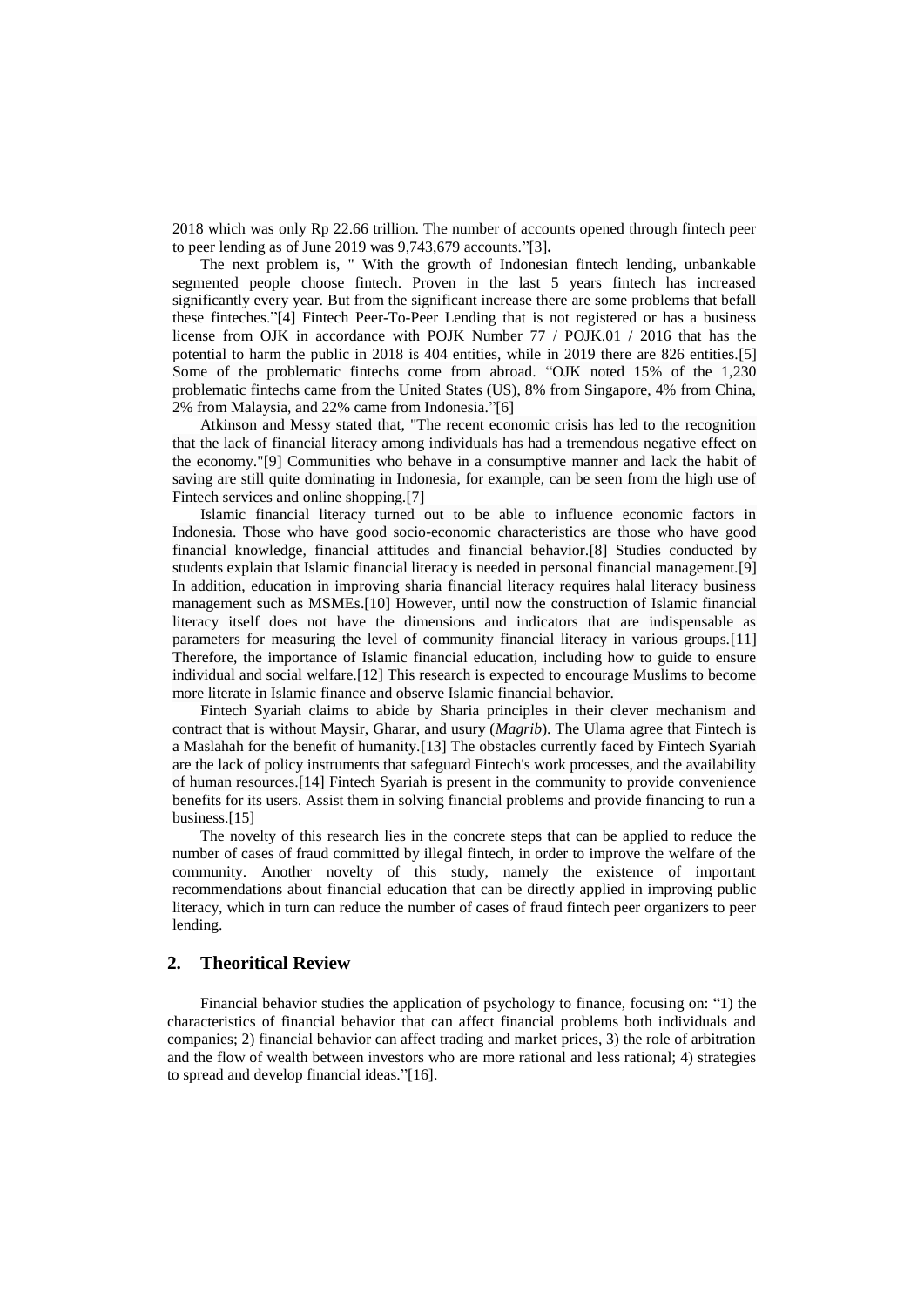"Research that focuses on the use of financial information and its characteristics often assumes that financial information itself is neutral, impartial, and free of value." [17] Financial education is the skill to apply these concepts and translate them into effective and appropriate use of financial services; and can change people's attitudes towards managing financial resources.[18] The scope of financial education involves, "The collaboration of various stakeholders as well as the identification of national leaders or agencies / councils." [18] "Financial education programs provide individuals with the skills and means to use financial resources more effectively and to choose financial services and products that suit their needs."[8]

In modern financial practices such as Fintech Sharia, "Its development is based on the concept of the Islamic Economic System using risk sharing as the main method and does not include financing on a fixed basis and specified returns."[9] "Islamic education is needed in Islamic financial education. Because in essence, the philosophical thinking of Islamic education is an effort to move all the psychological potential of humans, such as thoughts, intelligence, will, feelings and observations of the five."[19] From the basic Islamic law of Al Qur'Aan Surah Al Qaashash verse 77, it can be understood that the effort to improve Islamic financial education is a must for those who want the welfare of the.

"Islamic financial literacy can be defined as the ability to understand finance based on sharia compliance. This should be an issue of concern to Muslim students."[9] There are two main principles namely shar'i and the tabi'i principle. Sharia principles are principles that are based on the Qur'an and al-Hadith. Sharia principles must be used in Islamic financial activities and transactions.[9]

## **3. Research Methods**

The method used in this research is the quantitative documentary method. Data collected using the documentation method. Data is obtained from official data released by the Financial Services Authority of the Republic of Indonesia, Bankof Indonesia, and official documents from related formal institutions available on the website, which are open access, which can be downloaded by everyone. Data collected from 2016 since fintech began to develop rapidly until August 2019. To improve the validity of the data checks, re-checks, and cros checks are performed. Cros check is done by comparing data from one agency with other agencies. Quantitative documentation data were analyzed by percentage analysis, while qualitative narrative data were analyzed by using analysis methods from Meleong [20] which included data collection, data classification, data filtering, and drawing conclusions.[21]

#### **3.1 Research and Discussion**

## **3.1.1. Financial Education and Financial Literation has been done by OJK and BI**

Statistics of fintech lending until June 2019 as reported by OJK can be observed through the following table.[22]

|                | <b>Table 1.</b> Statistics of fintech lending until June 2019 |                  |                          |
|----------------|---------------------------------------------------------------|------------------|--------------------------|
| N <sub>0</sub> | <b>Deskription</b>                                            | <b>June 2019</b> | % $\Delta$ June 2019 ytd |
|                | Number of Accumulated Lender Accounts (Entity Unit)           |                  |                          |
|                | Aggregate (Total)                                             | 498.824          | 140.39%                  |
|                |                                                               |                  |                          |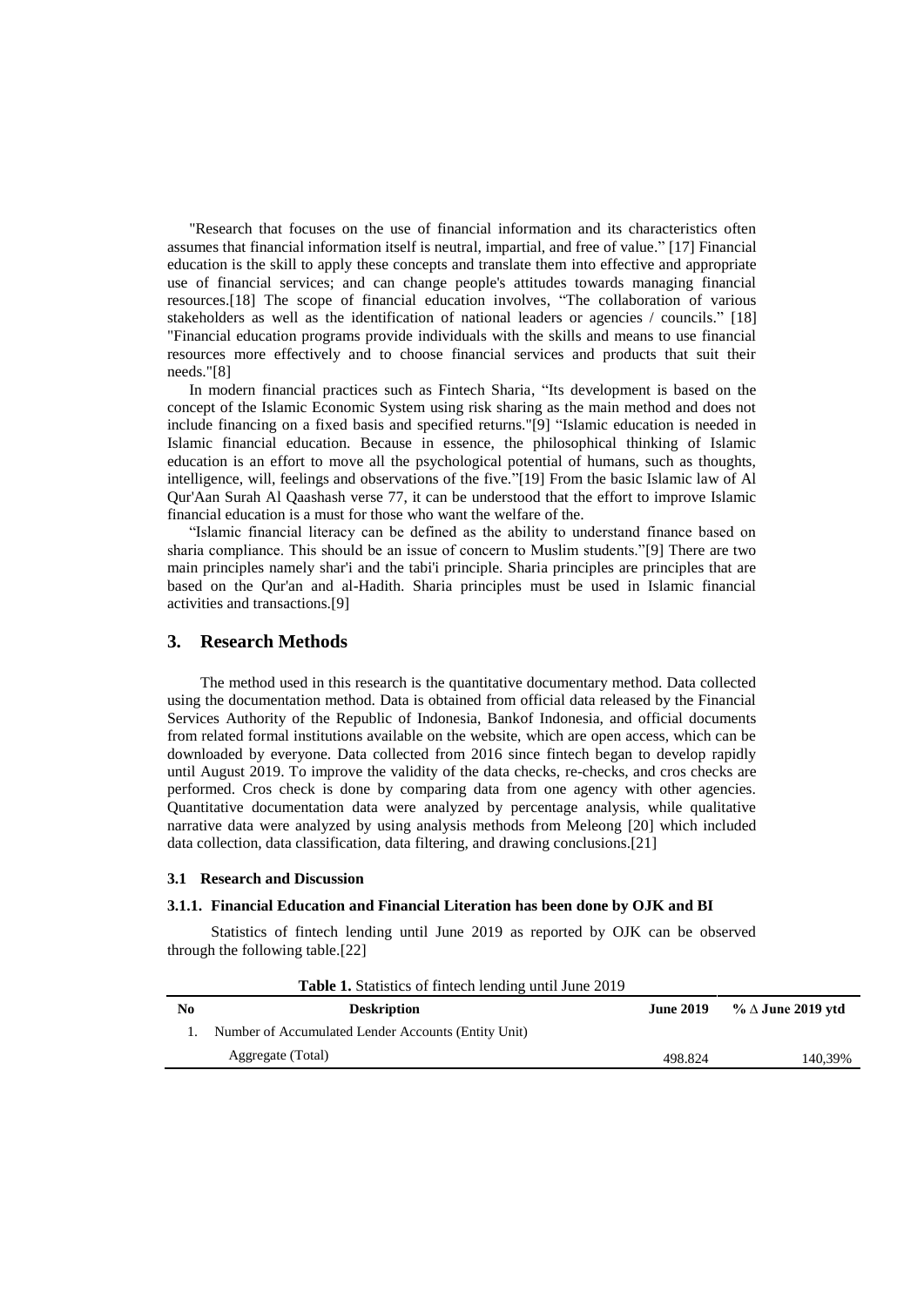| No     | <b>Deskription</b>                                    | <b>June 2019</b> | $\%$ $\Delta$ June 2019 ytd |
|--------|-------------------------------------------------------|------------------|-----------------------------|
|        | Total Accumulated Borrower Account (Unit of Entity)   |                  |                             |
|        | Aggregate (Total)                                     | 9.743.679        | 123.51%                     |
| 3.     | Amount Accumulated Lender Transactions (Account Unit) |                  |                             |
|        | Aggregate (Total)                                     | 23.988.288       | 172,86%                     |
| $\sim$ |                                                       |                  |                             |

Source: OJK 2019 [22]

The number of Fintech investor accounts is 498,824 accounts. Borrower (Unit of Entity) Accumulated Accounts Number of 9,743,679 accounts, Amount of accumulated loans of IDR 44,805,833,927,177. The number of lenders accumulated in the July-October 2018 Lender Account experienced a significant increase, from 135,025 lenders in July 2018, growing to 182,895 lenders in October 2018., an increase of 47,870 lenders (35.45%).

At present there are still many people who have not been touched by banking services (unbanked). The bank has only been able to provide services to 67.8% of people in Indonesia. This means that there are still around 32.2% of the adult population in Indonesia who have not yet received banking services.[22] The financial inclusion index (IKI) in Indonesia until 2018 only reached 67.8%, so it needs to be improved through Presidential Regulation No. 82 of 2016 concerning the national strategy for financial inclusion by forming a national board of financial inclusion.[23] Financial inclusion data can be tabulated as follows.

| <b>Table 2.</b> Data for financial inclusion in 2011-2019 |  |
|-----------------------------------------------------------|--|
|-----------------------------------------------------------|--|

| Year     | Financial Inclusion rate (%)  | information                         |
|----------|-------------------------------|-------------------------------------|
| 2011     | 20.0                          |                                     |
| 2012     | No official data was recorded |                                     |
| 2013     | 36,0                          | In two years it increased 16%       |
| 2014     | 59,7                          | In one years it increased 23,7%     |
| 2016     | 67,8                          | In two years it increased 8,1%      |
| $2017 -$ | No official data was recorded |                                     |
| 2018     |                               |                                     |
| 2019     | 75 (pediction)                | Expected to increase in 1 year 7,7% |
|          | Source: BI, 2019 [24]         |                                     |

When viewed from the type of financial education programs conducted by Bank Indonesia, BI uses long-term and short-term programs. First, the long term, among others, increases financial inclusion to touch the figure above 90%. Second, the short-term program is conducting financial education, financial services in the government sector, consumer protection, conducive policies and regulations, infrastructure and financial technology.[23] OJK is in the process of financial education so that people are not caught up in illegal online loans when borrowing from fintech peer to peer lending, namely 1) checking fintech entities registered and supervised by the Financial Services Authority, and 2) considering fintech that has been registered and supervised by the OJK.[25]

Detik Finance 2019 in the process of financial education released the characteristics of illegal fintech: 1) does not have official permission, 2) there is no clear identity and office address, 3) lending is very easy, 4) interest information and fines are unclear, 5) unlimited interest, 6) unlimited fines, 7) unlimited time collection, 8) access to all data on mobile phones, 9) threats of terror of violence, insults, defamation, distributing personal photos / videos, 10) no complaint service.[26] Bank Indonesia currently has a financial education and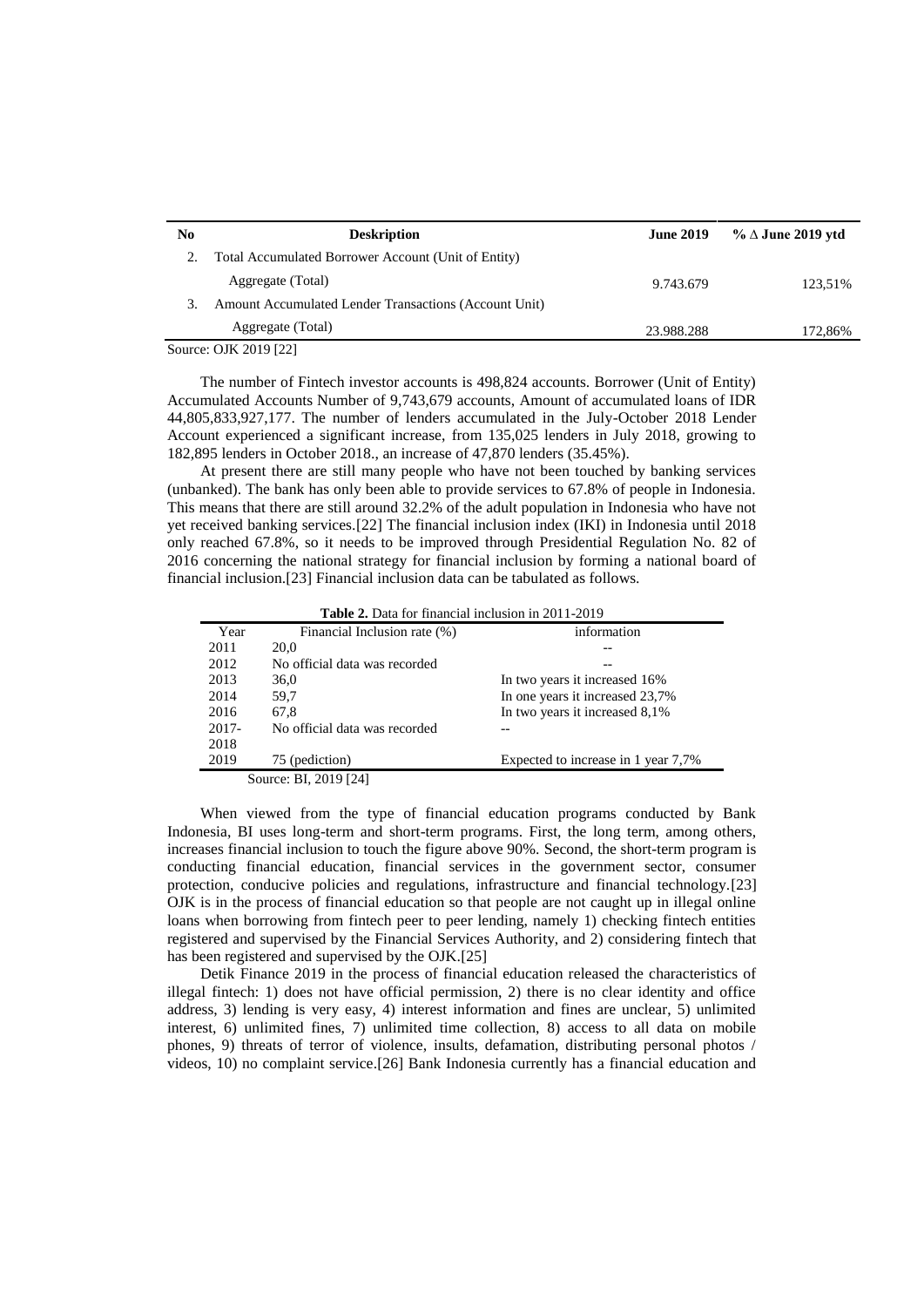literacy program which includes: "1) digital financial services, 2) electronic money registration, 3) information systems for farmers and migrant workers, 4) database development by connecting customer telephone numbers with account numbers (finacial identitu number / FIN)."[24]

OJK has taken various educational steps in order to increase public literacy on financial technology. Various educational steps taken include: 1) through its official website having carried out various education to all people about the importance of raising awareness of the dangers of illegal fintech snares, 2) publishing legal Fintech names, 3) publishing illegal fintech names, 4) conducting service plans society about wisely choosing fintech lending and borrowing, 5) reporting examples of various illegal fintech fraud cases, so that people are more alert in utilizing fintech, 6) educating the public about the characteristics of illegal fintech.[6]

As for some of the educational steps as a precautionary measure taken by the Investment Alert Task Force for illegal online loans are by: "1) announcing illegal Fintech Peer-To-Peer Lending to the public, 2)" As well as educating and socializing to the community in a sustainable manner to use fintech legal ones.[27] In providing education, "Customers who want to complain or want to get information can be through customer service through the telephone number 150505 on Monday-Friday working days and working hours of 8:00 to 17:00 WIB. It could also be via email complaint@afpi.or.id or through the website [www.afpi.or.id.](http://www.afpi.or.id/)"[28]

#### **3.1.2 Various Efforts to Reduce Fintech Provider Fraud Cases**

The curative efforts or actions taken by OJK in order to reduce fraud by fintech organizers include: (1) OJK has asked Google to close access to the makers of this type of loan application. But, that step is not easy to do, because Google supports the application and system of fintech businesses that are open source. (2) The Financial Services Authority (OJK) and the Indonesian Police Criminal Investigation Agency who are members of the Task Force for Handling Alleged Unlawful Acts in the Field of Collecting Community Funds and Investment Management have also carried out various legal action against illegal fintech operations.[7]

The action measures that have been taken include: 1) submitting blocked websites and applications regularly, 2) severing financial access from Fintech Peer-To-Peer Lending by submitting an appeal to banks to refuse opening an account without opening an account OJK recommendations, 3) confirm OJK for existing accounts allegedly used for illegal Fintech Peer-To-Peer Lending activities, 4) request Bank Indonesia (BI) to prohibit the Fintech Payment System to facilitate the Fintech Peer-To-Peer Lending, 5) submit an information report to the Criminal Investigation Police for the process of law enforcement, and 8) request an increase in the role of the Joint Funding Fintech Association (AFPI) for handling Fintech Peer-To-Peer Lending."[10]

Obstacles in educational programs and financial inclusion include: 1) fraud committed by investment actors, thus making the community turn in the wrong direction about a financial product; 2) features in fintech only highlight the benefits of not showing the risks, costs, rights and obligations, 3) regulators whose role is to oversee the existence of illegal fintech is still very weak.[27]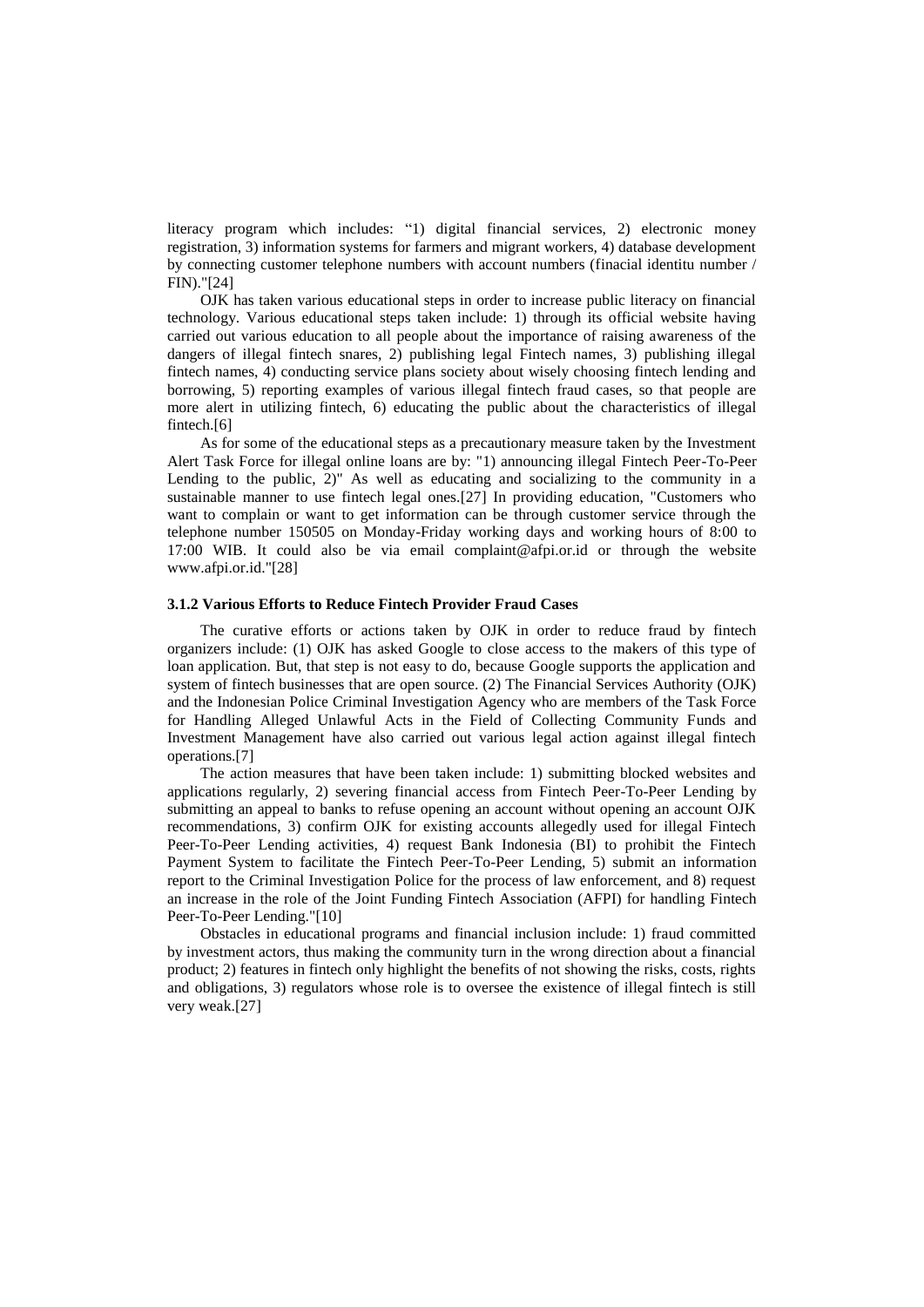| <b>Table 3.</b> the number of fictech lending in Indonesia |                   |                |                                     |  |
|------------------------------------------------------------|-------------------|----------------|-------------------------------------|--|
| Year                                                       | total             |                | information                         |  |
|                                                            | <b>Registered</b> | <b>Illegal</b> |                                     |  |
| 2017                                                       | 36                | 57             |                                     |  |
| January 2018                                               | 89                | 404            | illegal finteches is increasing 347 |  |
| December 2018                                              | 91                | 826            | illegal finteches is increasing 422 |  |
| April 2019                                                 | 99                | 826            |                                     |  |
| May 2019                                                   | 101               | 1230           | illegal finteches is increasing 404 |  |
| <b>July 2019</b>                                           | 127               | 1287           |                                     |  |
| 5 August, 2019                                             | 127               | 1369           | illegal finteches is increasing 182 |  |
| 8 August, 2019                                             | 127               | 1512           | illegal finteches is increasing 143 |  |

Source**:** OJK, BI, and Media online 2017-2019

As a concern, because, 1) Interest from fintech P2P Lending is very higher (0.8% / min). the majority of cases, if he borrowed 2 million within 90 days it has become 4 million. this means interest becomes 30 percent / month, 2) Profider use ID illegally. at registration, fintech asks the user to fill in all data, but this data is used incorrectly, 3) If there is a bad credit. All of family memmbers as guarantor and use debt collector agent.

According to Muzdalifa, et.al another risk is the presence of cybercrime in the form of breaking into financial transactions of fintech users.[29] Risks experienced by the organizers, namely the existence of bad credit, amounting to 0.99 (December, 2018); of 1.28% (January 2019), and 3% (June 2019). [30]. The bad credit according to He et.al was mostly caused by the weakness of the contral function during data processing and risk management.[31] According to Kolesovo & Girzheva [32] fintech has made the banking system more vulnerable to cyber threats and exposed a large amount of confidential data to be misused.

| <b>Table 4.</b> Cases of fraud reported by fintech users |             |                    |                                     |  |
|----------------------------------------------------------|-------------|--------------------|-------------------------------------|--|
| Period of complaint                                      | Total cases | Report recipient   | Etc                                 |  |
| January-February 2019                                    | 50          | YLKI               |                                     |  |
| January-December 2018                                    | 500         | Fintech joint      |                                     |  |
|                                                          |             | Funding            |                                     |  |
|                                                          |             | Association (AFPI) |                                     |  |
| $4-25$ November 2018                                     | 1.330       | Legal aid          | 14 violations of human rights       |  |
|                                                          |             |                    | Human rights                        |  |
|                                                          |             |                    | Threat, slander, sexual harassment, |  |
|                                                          |             |                    | and fraud were reported by 781      |  |
|                                                          |             |                    | custumers                           |  |
| January-August 2019                                      | 3.000       | Legal aid          |                                     |  |
| Source: OJK, 2019[30]                                    |             |                    |                                     |  |

"The average user applies for a very small loan. As many as 51.24% of the total complaints filed for loans in the amount of Rp1 million to Rp2 million. Then as much as 33.33% borrowed around Rp. 0 - Rp1 million.[1] Referring to the report, 36.07% of these complaints came from the DKI Jakarta area, 27 24% from West Java, 9.8% from Banten, 1.35% from East Kalimantan, 7.10% from Central Java, 8 , 3% from East Java, 81.28% from Bali and North Sulawesi 1.58%. As many as 7.47% came from other regions such as North Sumatra, West Sumatra, Riau Islands, Gorontalo, West Nusa Tenggara, East Nusa Tenggara and others."[33]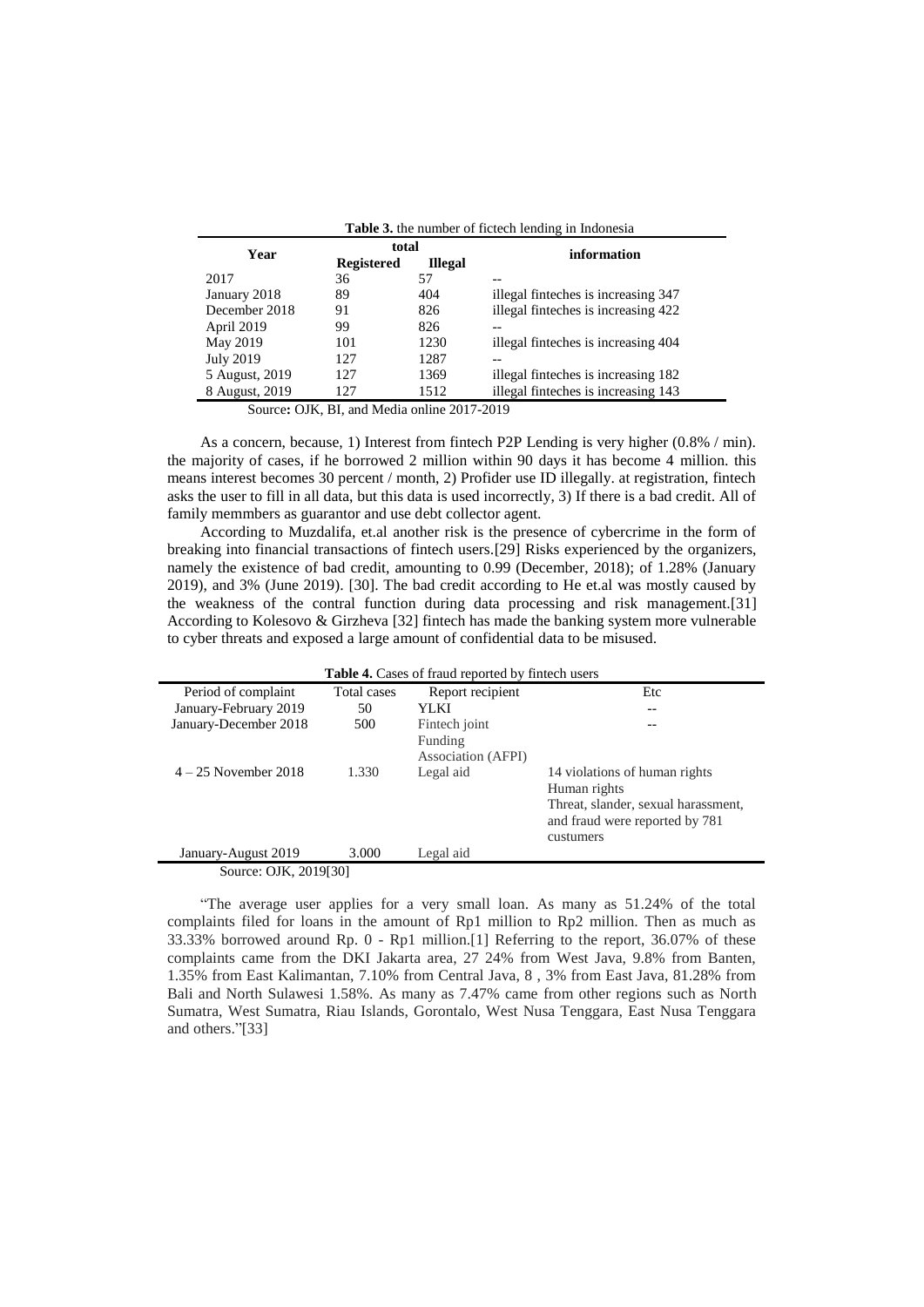#### **3.1.3 The doctrine of Muamalah in Reducing Fraud Acts**

"The creation of a peer-to-peer platform has not been fully utilized in the Muslim community segment. Whereas the benefits can be felt quite a lot, including: 1) accelerating the rate of financial inclusion by attracting untapped segments of the Muslim community, 2) enabling direct investment in small projects, and 3) paving the way for finance in accordance with Islamic principles."[34]

Until now the Financial Services Authority and the National Sharia Council of the Indonesian Ulema Council (Fatwa No. 117 / DSN-MUI / II / 2018 Regarding Information Technology Based Financing Services Based on Sharia Principles). "All economic problems must be subject to and obey the rules in the principles of Shari'a."[35] As the basic values in the Islamic Economic System, namely 1) justice that upholds the value of truth, honesty, and courage and consistency in the truth that is true, 2) Responsibility for the welfare of the universe as a mandate entrusted to the caliph who is none other than humanity.[36]

The National Sharia Council fatwa relating to Fintech basically permits, only it limits to sharia-based fintech. Fintech chosen should be legal fintech which is always subject to the teachings of the Koran and Assunah. The risk of financial transactions being 'online' according triggers fraud and forgery.[25] For this reason, Islamic legislation places several methods to resolve this issue through pledges, testimonies, expert opinions and oaths.

### **4. Conclusion**

Based on the description above it can be concluded that:

- 1. Financial education efforts undertaken by OJK in the context of increasing public literacy have not been able to increase public understanding and prudence in choosing and utilizing illegal peer-to-peer financial lending platform technology. In the future, it is hoped that the education carried out by the parties mentioned above will be able to increase public literacy which will have an impact on increasing the level of community awareness in utilizing fintech, which in turn can reduce the number of fraud committed by illegal fintech.
- 2. The role of Islam in regulating muamalah, especially in the field of technology-based lending and borrowing which has been fatwa by the National Sharia Council, is very clear and detailed, that fintech is permissible, only that it must be careful in choosing fintech. The chosen Fintech should be legal and use sharia principles in managing and conducting its business. The chosen fintechs should not be illegal fintechs that apply high interest rates, and do not apply the Islamic concept.

**Acknowledgment.** Thank you to the Postgraduate of Sharia Economics Study, Universitas Islam Negeri Radin Inten Lampung, who helped in the planning, actuating, organizing, and finalization of this research so that it could be published.

### **References**

- [1] Ardila, N.: YLKI Terima 50 Aduan Pelanggaran Fintech Sejak Januari 2018. 2018.
- [2] Indonesia, C.: Asosiasi Catat 500 Pengaduan Nasabah Pinjaman Online (2019)
- [3] Halim, D.: Sejak 2018, OJK Klaim Tutup Ilegal (2019)
- [4] Di Balik Uang 'Panas' Pinjaman Online Ilegal (2019)
- [5] Hastuti, R. K.: Hati-hati ! 143 Fintech Ilegal Menghantui Masyarakat Indonesia (2019)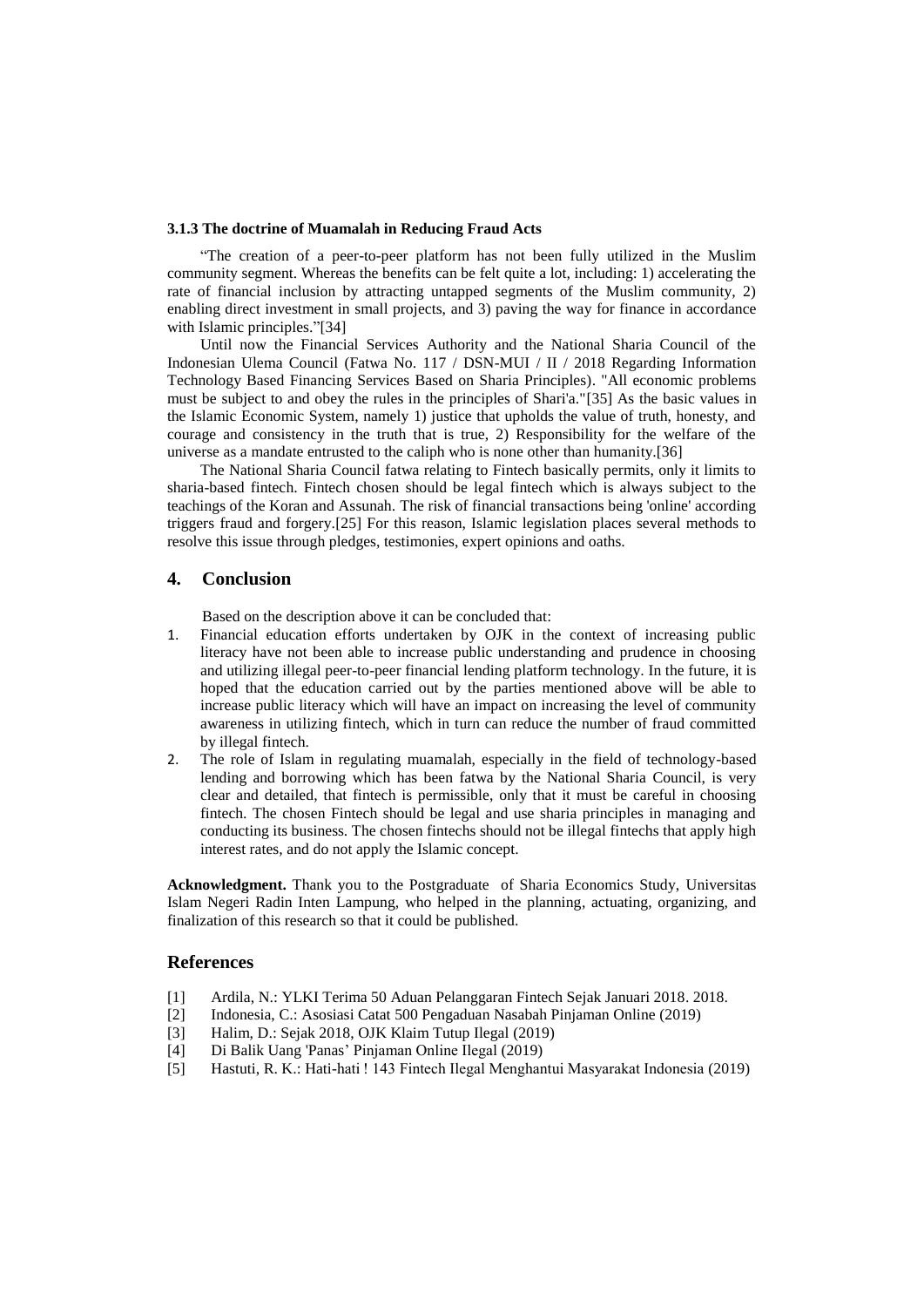- [6] Indonesia, C. Perhatian! Ini Daftar Nama 143 Fintech Ilegal (2019)
- [7] Atkinson, A. and Messy, F.: Measuring Financial Literacy: Results of the OECD / International Network on Financial Education (INFE) Pilot Study. OECD Working Papers on Finance, Insurance and Private Pensions, OECD Publ*.*, no. 15, pp. 1–73 (2012)
- [8] Cohen, L.: Research methods in edu- cation Routledge, vol. 42, no. 5. New York & London (2011)
- [9] Setyawati, I. and Suroso, S.: Sharia Financial Literacy And Effect On Social Economic Factors (Survey On Lecturer In Indonesia ), Int. J. Sci. Technol*. Res.*, vol. 5, no. 02, pp. 92–102 (2016)
- [10] Arifin, M.: Filsafat Pendidikan Islam Edisi Revisi. Bumi Aksara, Jakarta (2017)
- [11] Tibawi, A. L.: Islamic education : its traditions and modernization into the Arab national systems. Luzac, London (1972)
- [12] Abdul Mujib, J. M.: Ilmu Pendidikan Islam. Kencana Prenada, Jakarta (2008)
- [13] Rahim, N. F., Bakri, M. H., and Siti, N. Y.: Fintech and Sharia Principles in Smart Contracts, in FinTech as a Disruptive Technology for Financial Institutions, no. 2017. pp. 207 (2019)
- [14] Rusydiana, A. S.: Developing Islamic Financial Technology In Indonesia, Hasanuddin Econ. Bus. Rev*.*, vol. 2, no. 2, pp. 143–152 (2018)
- [15] Wijayanti, D. M.: Syariah Fintech: Positive Innovation in Consumer Perspective, in Proceding International Seminar Academic Network On Competition Policy, pp. 101– 120 (2017)
- [16] Hirshleifer, D.: Behavioral Finance, e-book, vol. 7, pp. 1–69 (2014)
- [17] Hellmann, A. and Hellmann, A.: The Role of Accounting in Behavioral Finance, J. Behav. Exp. Financ*.*, vol. 9, no. 10, pp. 39–42 (2016)
- [18] OECD (Organization for Economic Co-operation and Development): Advancing National Strategies for Financial Education. Russia's G20 Presidency and the OECD (2013)
- [19] Wahyuny, I. N.: Efisiensi organisasi pengelola zakat nasional dengan metode data envelopment analysis, J. Islam. Econ., vol. 2, no. 1, pp. 1–12 (2016)
- [20] Obaidullah, M.: Islamic Financial Services (2016)
- [21] Moleong, L. J.: Metodologi Penelitian Kualitatif ( Edisi Revisi ). Rosda Karya, Bandung (2017)
- [22] Statistik Fintech Lending Periode Juni 2019. pp. 2321 (2019)
- [23] Tren fintech dan perbankan (2017)
- [24] Keuangan Inklusif: Apa, Mengapa, Bagaimana, & Siapa (2019)
- [25] Financial Services Authority Regulation Number 77/PJOK.01?2016 concering on Information Technology-Based Money Lending and Borrowing Services. pp. 1–16 (2016)
- [26] Laucereno, S. F.: Google Pun Sulit Berantas Fintech Abal-Abal di RI (2019)
- [27] Heriani, F. N.: Tak Semua Aduan Fintech Ilegal Dapat Ditindaklanjuti Satgas (2019)
- [28] Sugianto, D.: Merasa ' Ditipu ' Fintech ? Adukan ke Sini (2019)
- [29] Muzdalifa, I., Rahma, I. A., and Novalia, B. G.: FinTech's Role in Enhancing Inclusive Finance in UMKM in Indonesia (Sharia Financial Approach), J. Masharif al-Syariah J. Ekon. dan Perbank. Syariah, vol. 3, no. 1, pp. 1–24 (2018)
- [30] OJK.: Penyelenggara Fintech Terdaftar dan Berizin di OJK per 31 Mei 2019 (2019)
- [31] He, D., *et. al.*: Fintech and Financial Services. Initial Considerations (2017)
- [32] Kolesova I. V. and Girzheva Y. S.: Impact of Financial Technologies on the Banking